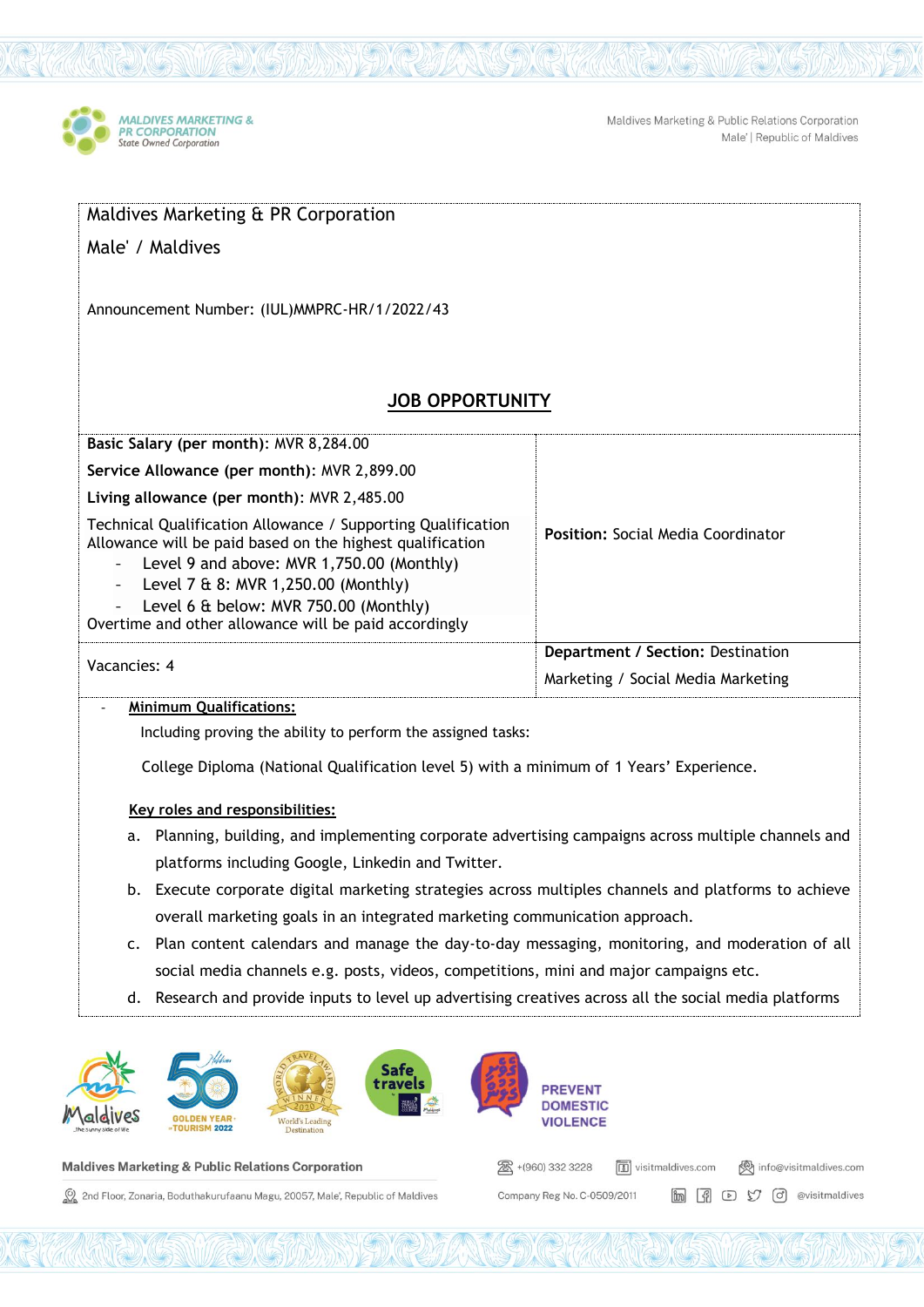

- f. Utilize tracking and analytics tools such as ad dashboards to measure campaign performance and to report insights to the management.
- g. Brainstorm and brief visual and copy ideas with other team members of the creative team
- h. Track performance of social media campaigns, content, and overall health of social handles with regular reporting on metrics such as follower's growth, reach, engagement, profile visits, web traffic, conversion, etc.
- i. Partner with social platforms to identify new opportunities and develop innovative activations.
- j. Collaborate with cross-functional teams and assist with projects like advertisements, marketing materials, product launches, etc.
- k. Constantly on the lookout for new developments and figuring out how to bring them into the company's marketing ecosystem.
- l. Following growth methodology, prioritize the most impactful ideas from your research, execute fast and present insights to the team.
- m. Execute platform marketing campaigns using solutions to boost campaign performance.
- n. Execute customer acquisition strategies through demand generation and remarketing campaigns utilizing search, paid social, video, and mobile advertising.
- o. Carryout all other tasks of the section assigned by the supervisor.
- p. Participate in the activities/events organized by the Corporation *.*

## **3. Deadline for Application Submission:**

Interested candidates please email your application to [jobs@visitmaldives.com](mailto:jobs@visitmaldives.com) **on or before 23rd May 2022 (Monday), 1400hrs.**

- **4. Compulsory documents required**
- a. Duly completed job application form
- b. CV of applicant with contact information (reference contact details with contact number).
- c. Copy of national identity card
- d. Reference letters

**MALDIVES MARKETING &** 

R CORPORATION

State Owned Corporation

- e. Attested copies of educational certificates/ transcripts (certificates from abroad shall be accredited from MQA attested transcript)
- f. Valid Police Report



```
Maldives Marketing & Public Relations Corporation
```
2nd Floor, Zonaria, Boduthakurufaanu Magu, 20057, Male', Republic of Maldives

| 28 +(960) 332 3228          | visitmaldives.com |  |                                                                 | info@visitm |  |  |  |
|-----------------------------|-------------------|--|-----------------------------------------------------------------|-------------|--|--|--|
| Company Reg No. C-0509/2011 |                   |  | $\mathbb{R}$ $\mathbb{R}$ $\odot$ $\mathcal{O}$ $\odot$ $\circ$ |             |  |  |  |

aldives.com

sitmaldives